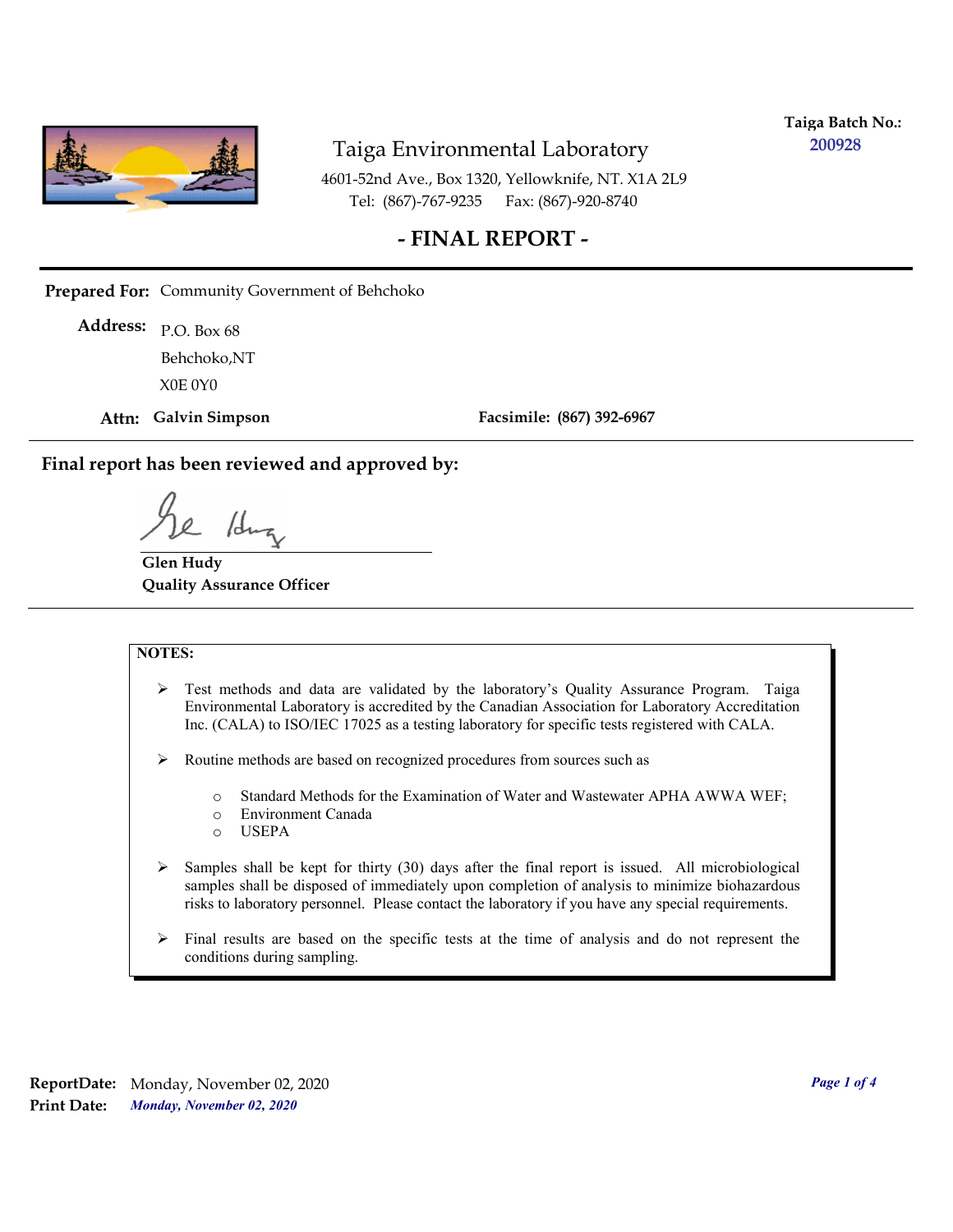

4601-52nd Ave., Box 1320, Yellowknife, NT. X1A 2L9 Tel: (867)-767-9235 Fax: (867)-920-8740

**Taiga Batch No.: 200928**

# **- CERTIFICATE OF ANALYSIS -**

## Client Sample ID: SNP R3 Taiga Sample ID: 001

| Report Status: Final            |                      |
|---------------------------------|----------------------|
|                                 | Location: Rae Lagoon |
| <b>Sampling Time: 10:00</b>     |                      |
| <b>Sampling Date: 23-Oct-20</b> |                      |
| Received Date: 23-Oct-20        |                      |
| Sample Type: Sewage             |                      |
| Client Project: W2014L3-0002    |                      |

| <b>Test Parameter</b>         | <b>Result</b> | Detection<br>Limit | Units     | Analysis<br>Date | Analytical<br>Method* | <b>Oualifer</b> |
|-------------------------------|---------------|--------------------|-----------|------------------|-----------------------|-----------------|
| <b>Inorganics - Nutrients</b> |               |                    |           |                  |                       |                 |
| Ammonia as Nitrogen           | 3.67          | 0.005              | mg/L      | 28-Oct-20        | SM4500-NH3:G          |                 |
| Biochemical Oxygen Demand     | 6             | 2                  | mg/L      | 23-Oct-20        | SM5210:B              |                 |
| <b>CBOD</b>                   | 5             | 2                  | mg/L      | 23-Oct-20        | SM5210:B              |                 |
| Nitrogen, Total               | 7.73          | 0.06               | mg/L      | 26-Oct-20        | ISO/TR 11905:1997(E)  |                 |
| Phosphorous, Total            | 3.27          | 0.002              | mg/L      | 27-Oct-20        | SM4500-P:D            |                 |
| <b>Inorganics - Physicals</b> |               |                    |           |                  |                       |                 |
| pH                            | 7.51          |                    | pH units  | 23-Oct-20        | SM4500-H:B            |                 |
| Solids, Total Suspended       | 6             | $\mathfrak{Z}$     | mg/L      | 26-Oct-20        | SM2540:D              |                 |
| Microbiology                  |               |                    |           |                  |                       |                 |
| Coliforms, Fecal              | 2             | $\mathbf{1}$       | CFU/100mL | 23-Oct-20        | SM9222:D              |                 |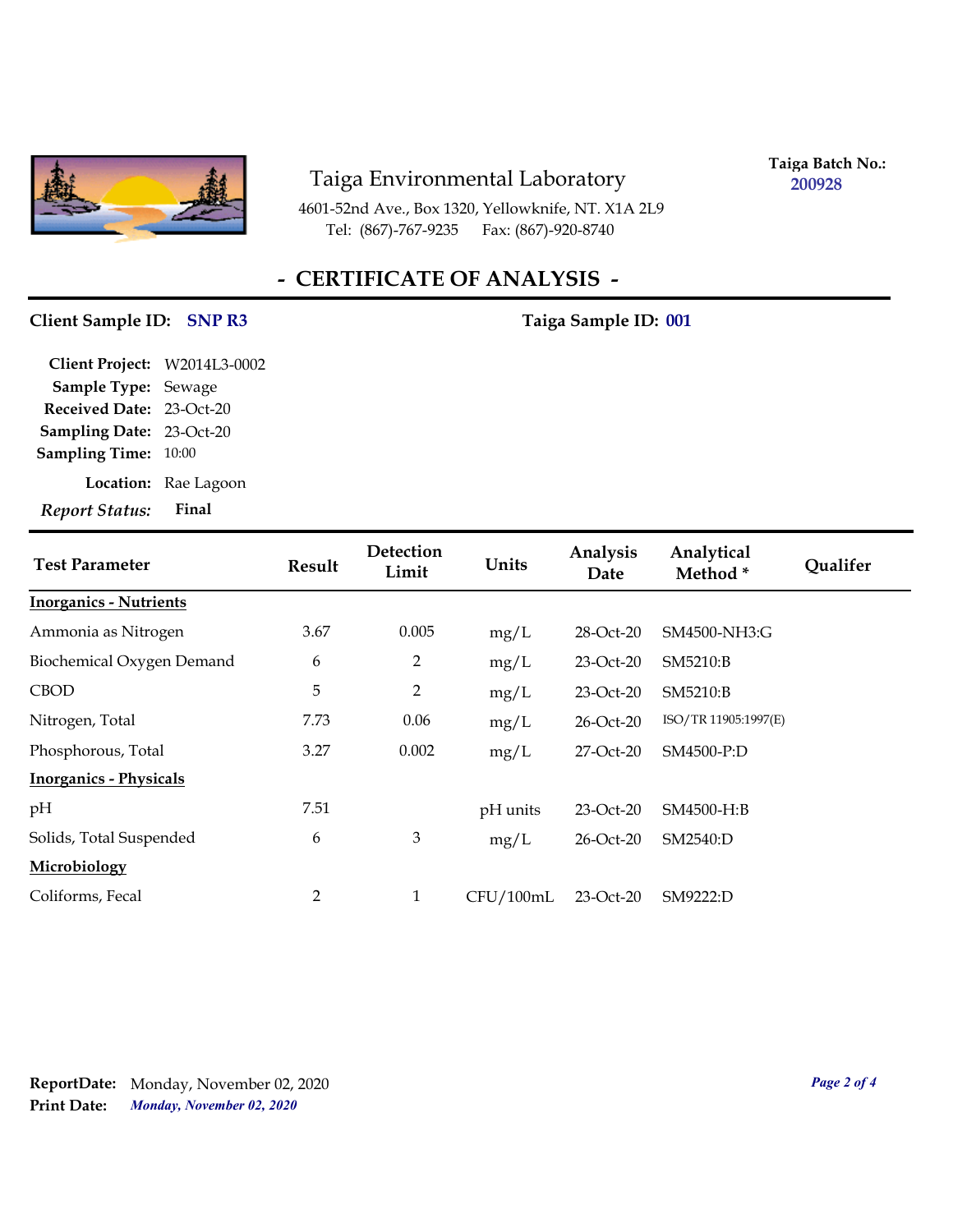

**Taiga Batch No.: 200928**

4601-52nd Ave., Box 1320, Yellowknife, NT. X1A 2L9 Tel: (867)-767-9235 Fax: (867)-920-8740

# **- CERTIFICATE OF ANALYSIS -**

### Client Sample ID: SNP R4 Taiga Sample ID: 002

| <b>Report Status:</b>        | Final                |
|------------------------------|----------------------|
|                              | Location: Rae Lagoon |
| <b>Sampling Time: 10:00</b>  |                      |
| Sampling Date: 23-Oct-20     |                      |
| Received Date: 23-Oct-20     |                      |
| Sample Type: Sewage          |                      |
| Client Project: W2014L3-0002 |                      |

| <b>Test Parameter</b>         | <b>Result</b>  | Detection<br>Limit | Units     | Analysis<br>Date | Analytical<br>Method* | <b>Qualifer</b> |
|-------------------------------|----------------|--------------------|-----------|------------------|-----------------------|-----------------|
| <b>Inorganics - Nutrients</b> |                |                    |           |                  |                       |                 |
| Ammonia as Nitrogen           | 0.166          | 0.005              | mg/L      | 28-Oct-20        | SM4500-NH3:G          |                 |
| Biochemical Oxygen Demand     | $\overline{2}$ | $\overline{2}$     | mg/L      | $23-Oct-20$      | SM5210:B              |                 |
| <b>CBOD</b>                   | 6              | $\overline{2}$     | mg/L      | $23-Oct-20$      | SM5210:B              |                 |
| Nitrogen, Total               | 1.52           | 0.06               | mg/L      | $26$ -Oct- $20$  | ISO/TR 11905:1997(E)  |                 |
| Phosphorous, Total            | 0.055          | 0.002              | mg/L      | 27-Oct-20        | SM4500-P:D            |                 |
| <b>Inorganics - Physicals</b> |                |                    |           |                  |                       |                 |
| pH                            | 7.01           |                    | pH units  | 23-Oct-20        | SM4500-H:B            |                 |
| Solids, Total Suspended       | 3<br>$\prec$   | 3                  | mg/L      | 26-Oct-20        | SM2540:D              |                 |
| Microbiology                  |                |                    |           |                  |                       |                 |
| Coliforms, Fecal              | 1<br>$\prec$   | $\mathbf{1}$       | CFU/100mL | 23-Oct-20        | SM9222:D              |                 |